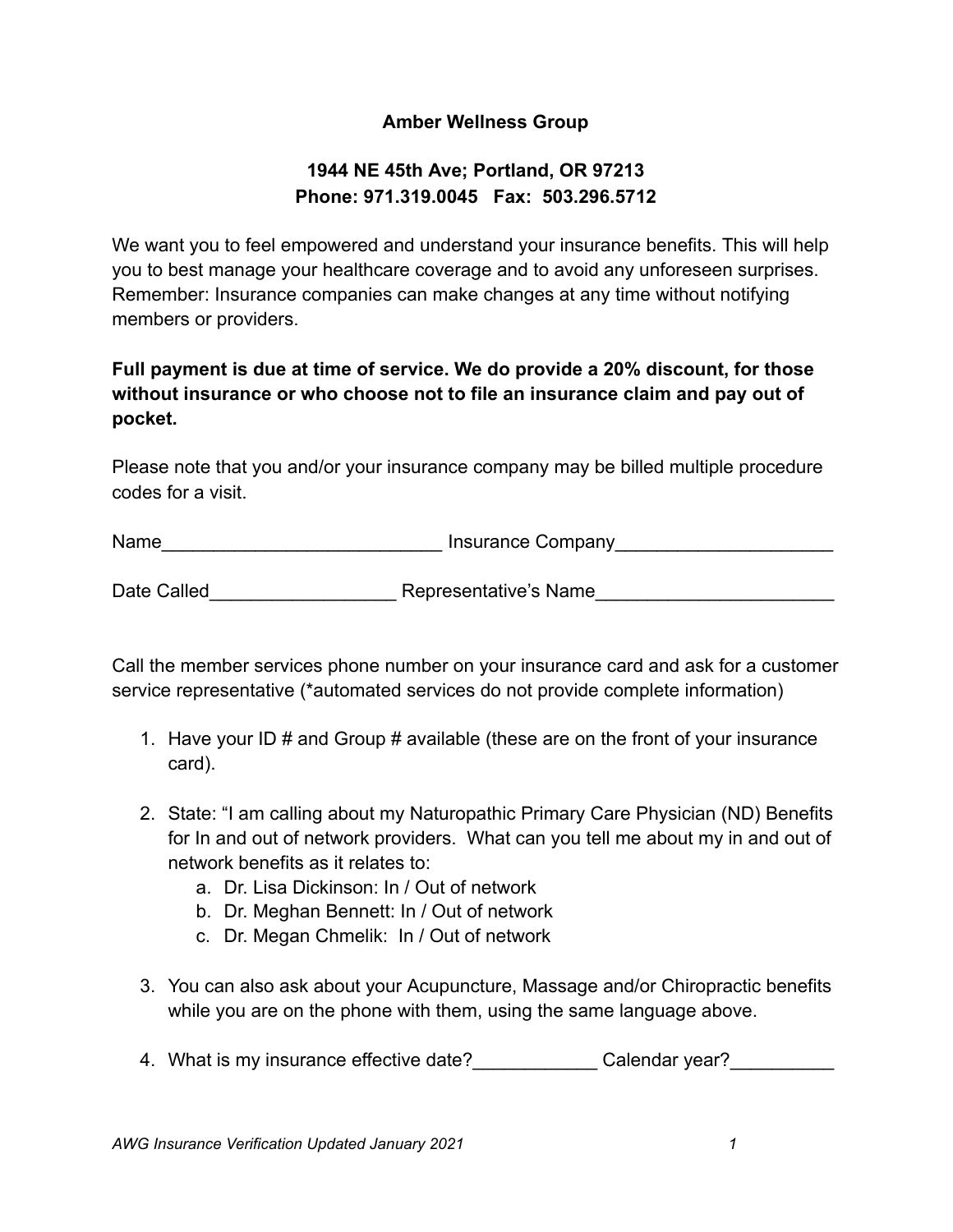- 5. Has my deductible been met? Yes/No How much has been met? How much is left? How does the deductible work with my office visits?
- 6. What is my co-pay/co-insurance? ND office visit\_\_\_\_\_\_\_\_\_\_
- 7. Is there a maximum dollar amount or maximum number of visits covered for Naturopathic/Alternative Care for the year? No / Yes: \$ / #
- 8. Is Physical Therapy (CPT code 97140) covered? Yes/No Do I need pre-authorization? Yes/No
- 9. Does my insurance cover the following codes? G2212 Yes/No 99417 Yes/No and / or 99354 Yes/No These codes allow my provider to bill for the time it takes to review chart notes and labs, prepare for my visit as well as develop a treatment plan and provide me with all the care required to complete my visit.
- 10. Does my plan support telemedicine visits? Yes / No Is there a date when telemedicine will no longer be covered? If so, when
- 11. Does my plan cover communicating with my provider via email (CPT code 99421-99423)? Yes / No
- 12.Is my provider able to do my Annual Exam (CPT code 99385/99395 covered)? Yes/No Do I have a copay for my annual exam? Yes/No
- 13.Can my Naturopath physician, licensed as a primary care provider in Oregon, order lab, imaging and diagnostic tests? Yes/No Are there restrictions? Yes/No If so, what are they?
- 14.Does my deductible go towards lab/imaging tests? Yes/No What is my financial responsibility? Is my deductible different for office visits, lab/imaging tests? Yes/No If so, how much for each?
- 15.Does my insurance plan cover Vitamin D testing for codes R53.83 (fatigue) or F33.0 (mild depression)? Yes / No (These are common diagnosis codes, you may not have these concerns, it is helpful to understand if the insurance company will cover vitamin D testing for anything other than M81.0 (osteoporosis)).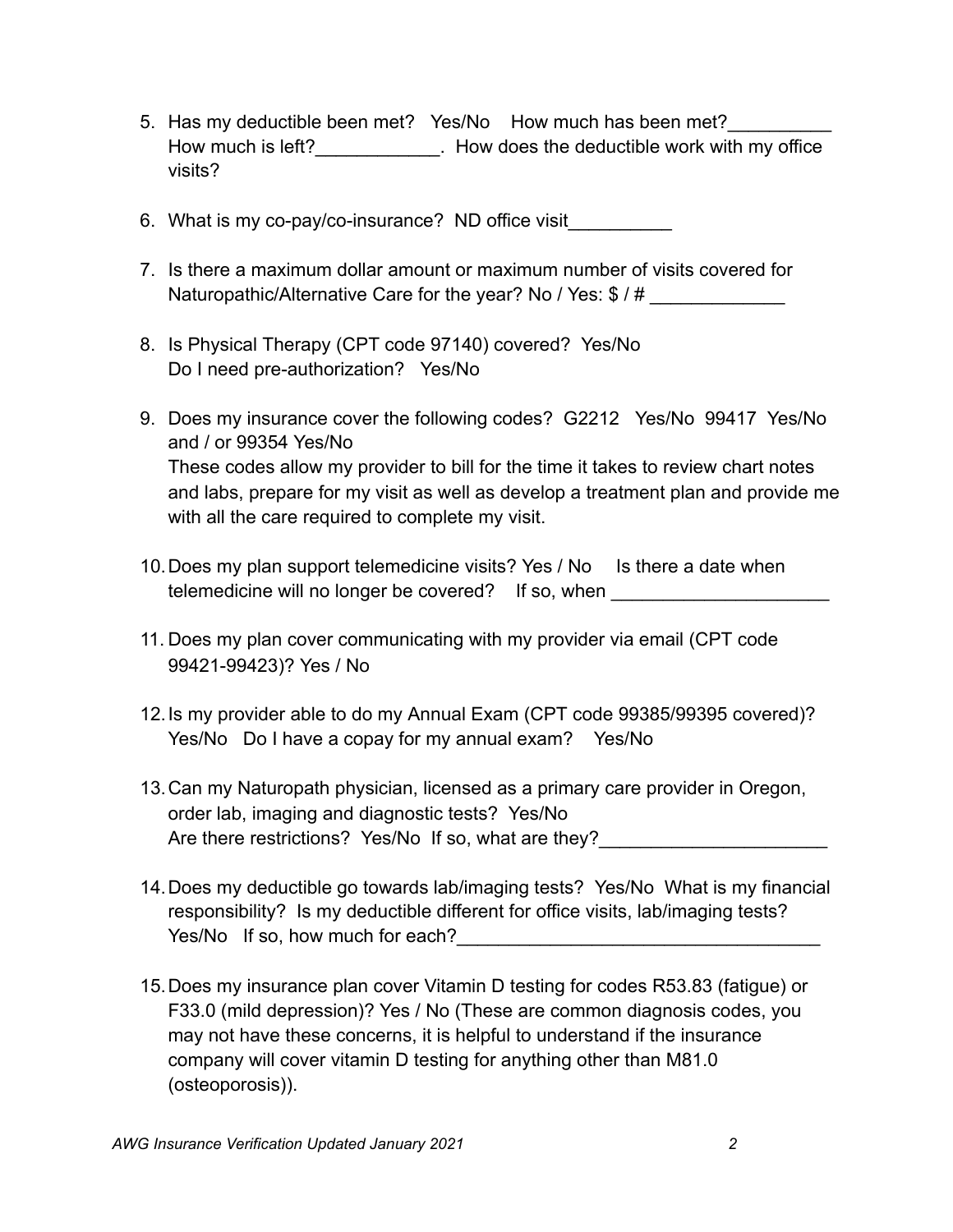|                                                        | 16. What is the patient responsibility for in-network lab and imaging tests?                              |      |             |       |  |  |  |  |
|--------------------------------------------------------|-----------------------------------------------------------------------------------------------------------|------|-------------|-------|--|--|--|--|
| Pre-deductible: 8 Post-deductible:                     |                                                                                                           |      |             |       |  |  |  |  |
| Which imaging studies do I need pre-authorization for? |                                                                                                           |      |             |       |  |  |  |  |
| Legacy                                                 | 17. Is there a preferred network lab? Yes/No (please circle below)<br>Providence Quest OHSU Labcorp Other |      |             |       |  |  |  |  |
| Legacy                                                 | 18. Is there a preferred network for imaging? Yes/No (please circle)<br>Providence                        | Epic | <b>OHSU</b> | Other |  |  |  |  |

I understand that it is my sole responsibility to call my insurance company and find out what my plan coverage is prior to my first visit and every year when I receive my new insurance card. I also understand that I am responsible, and Amber Wellness Group is not liable for unexpected fees I may incur during my treatment in the clinic that are not covered by my insurance company. I will talk with my doctor to understand how the recommended diagnostic and treatment options will help us better understand my condition so that I may reach my health care goals.

| Name |  |  |  |
|------|--|--|--|
|      |  |  |  |

Signature

Date\_\_\_\_\_\_\_\_\_\_\_\_\_\_\_\_\_\_\_\_\_\_\_\_\_\_\_\_\_\_\_\_\_\_\_\_\_\_\_\_\_\_\_\_\_\_\_\_\_\_\_\_\_\_\_\_\_\_\_\_\_\_\_\_\_\_